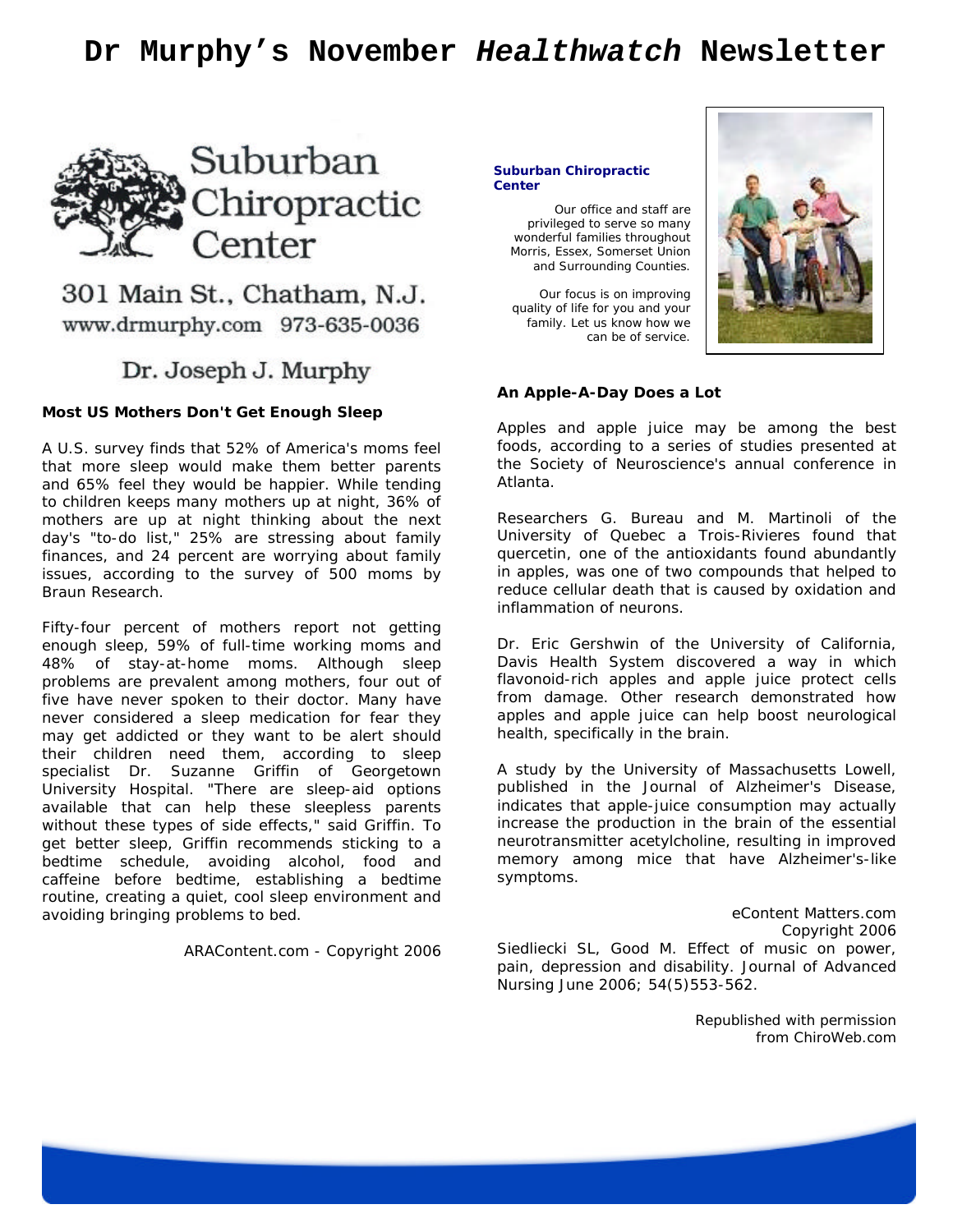## **Fans Can Be Fit While Watching the Game**

The University of Indianapolis' Krannert School of Physical Therapy says football fans can stay fit while watching the game. Anne Mejia Downs, an assistant professor, offers fitness tips for fans who can't turn away from the gridiron action:

1. Stand for part of the game instead of sitting; do wall squats, march in place or balance on one leg at a time.



- 2. While sitting, do chair push-ups, neck rotation and extension, or repeated lifts of a full beverage can or other object.
- 3. Lie on the floor for hamstring stretches, leg lifts and push ups.
- 4. Do a "touchdown dance" at the appropriate time.
- 5. If attending the game, walk around during breaks, or park farther away and enjoy the atmosphere of other fans walking through the city.

Copyright 2006 - UPI

### **Diabetic Devices Effective, But Not Used**

A U.S. study finds that diabetic patients who use insulin pumps and blood-glucose-monitoring devices are better able to manage their blood sugar. However, Duke University researchers also found that the newer methods to manage diabetes are not being widely used because physicians may be reluctant to prescribe them, and even patients who are using them may not be deriving their full benefits. The lack of strong scientific evidence on the efficacy of newer devices, combined with insufficient patient-education resources for physicians and their patients, hinders the diffusion of new devices and contributes to their incorrect use, according to study leader Linda K. George. In addition, the researchers pointed to the higher costs of newer medical technologies and the demographics of diabetes as probable causes of low usage.

ARAContent.com - Copyright 2006

## **Media-Savvy Teens Less Likely to Smoke**

Teens who are savvier about the motives and methods of advertisers may be less inclined to smoke cigarettes, finds a U.S. study. Researchers at the University of Pittsburgh School of Medicine say thousands of adolescents each day are lured to smoking cigarettes by advertisements and movies that feature sophisticated models and actors, suggesting that smoking is a glamorous, grown-up activity.

"Many factors that influence a teen's decision to smoke -- like peer influence, parental smoking and risk-seeking tendency -- are difficult to change," said the study's lead author, Dr. Brian Primack. However, media literacy, which can be taught, may be a valuable tool in efforts to discourage teens from smoking."

Teens with above-average smoking media literacy are nearly half as likely to smoke as their less media-literate peers, according to the study published in the Journal of Adolescent Health.

Copyright 2006 - UPI

# **Exercise Helps to Quit Smoking**

Austrian researchers found that exercise-training therapy was an effective smoking cessation aid without side effects. The researchers investigated whether exercise-based interventions combined with a smoking cessation program were more effective than a cessation program alone.

Sixty-eight smokers participated and were randomly given either nicotine replacement therapy or nicotine replacement therapy with exercise training for three months. Forced expiratory volume and exhaled carbon monoxide were measured. While significant cigarette cessation was achieved in both groups, 80 percent in exercise training quit smoking, compared with 52 percent in the nicotine replacement therapy group. Researchers concluded that exercise training together with nicotine replacement therapy is feasible and aids smoking cessation.

The findings are being presented at the 72nd Annual International Scientific Assembly of the American College of Chest Physicians in Salt Lake City.

Copyright 2006 - UPI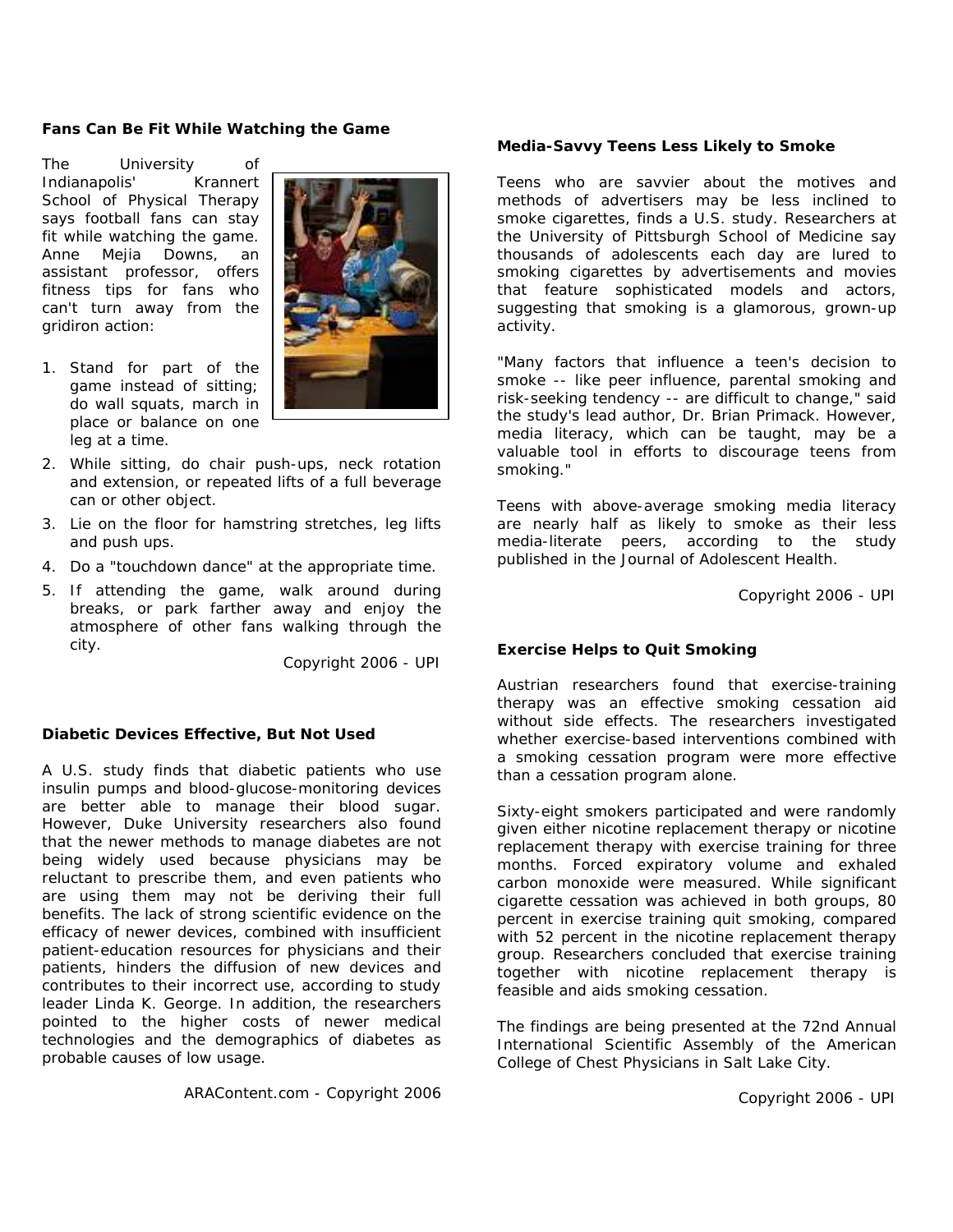# **High Injury Rate for High School Athletes**

One sports injury can lead to another, according to a study of more than 15,000 high school varsity athletes in North Carolina.

Players who have ever sustained an injury are more than twice as likely as uninjured players to be hurt again, according to study leader Dr. Sarah Knowles of the Palo Alto Medical Foundation Research Institute in Palo Alto, Calif. Knowles did the study at the University of North Carolina at Chapel Hill.

The researchers combed through data on boys and girls participating in 12 varsity sports, in 100 high schools of all sizes from 1996 through 1999. The study, published in the American Journal of Epidemiology, found the rate of injury was 2.08 per 1,000 "athlete exposures," or games or practices, but in athletes with a prior injury, the adjusted rate of reinjury was 1.94 per 1,000 exposures; for those without a prior injury it was 1 per 1,000.

Copyright 2006 - UPI

# **Lips Can Show Health As Well As Sickness**

Full, smooth lips may show inner health, but lips that are chapped, cracked or sore can be a sign of more serious problems, says a U.S. dermatologist. Dr. Bruce P. Robinson of Mount Sinai Medical Center in New York City says not only are healthy lips attractive, they are also very important to a person's overall well-being. "Anyone with a problem or concern about his or her lips should visit a dermatologist to get a proper diagnosis and effective treatment," he told the American Academy of Dermatology's SKIN Academy. "Cold sores are extremely contagious -- if you have a cold sore, do not kiss anyone until it is completely healed. Even a light peck can spread the virus." Cheilitis, or inflamed lips, can involve cracking at the corners of the mouth and can be brought on by an infection, excessive saliva or dental trauma. However, cheilitis can signal an underlying disease such as Crohn's disease or Sjogren's syndrome, a condition in which the body's immune system attacks its moisture glands. Chapped lips can be caused by dry winter conditions or hot summer sun. Beeswax-based products or plain petroleum jelly can keep lips moist.

ARAContent.com - Copyright 2006

# **1/3 of US Teens Unfit**

Approximately one-third of U.S. teens ages 12-19 do not meet standards for physical fitness, according to a University of South Carolina study. Dr. Russell R. Pate assessed the physical fitness of 3,287 youth ages 12-19 who participated in the government-conducted National Health and Nutrition Examination Survey between 1999 and 2002. The participants



were interviewed in their homes and were given a treadmill exercise test. "An increasing proportion of children have become obese since the 1980s, which may be explained by a decrease in physical activity - - if so, it is likely that average physical fitness also has declined among youth in the same time period, since the last national survey." Older males were more physically fit than younger males, while the opposite was true for females. Participants who reported more sedentary behavior and those who spent less time being physically active were more likely not to be physically fit, according to the findings published in the Archives of Pediatrics & Adolescent Medicine.

eContent Matters.com - Copyright 2006

# **Preventing Osteoporosis Begins Early**

Inadequate calcium intake and lack of exercise during childhood are among the factors that increase osteoporosis risk. There is no known cure for osteoporosis, but evidence shows that prevention, early diagnosis and treatment can address the prevalence and debilitating effects of this disease, according to Dr. Laura K. Bachrach, professor of pediatrics at Stanford Medical Center. "Parents have total control over what their child eats, drinks and does from the time they are born until they start school, so early childhood is the best time to make milk, dairy products and activity part of the family lifestyle," said Bachrach. By using a whole-family approach to bone-building foods and activities, younger children will benefit by building peak bone mass while they are young and adults may reduce the rate of bone density loss later in life, according to Bachrach.